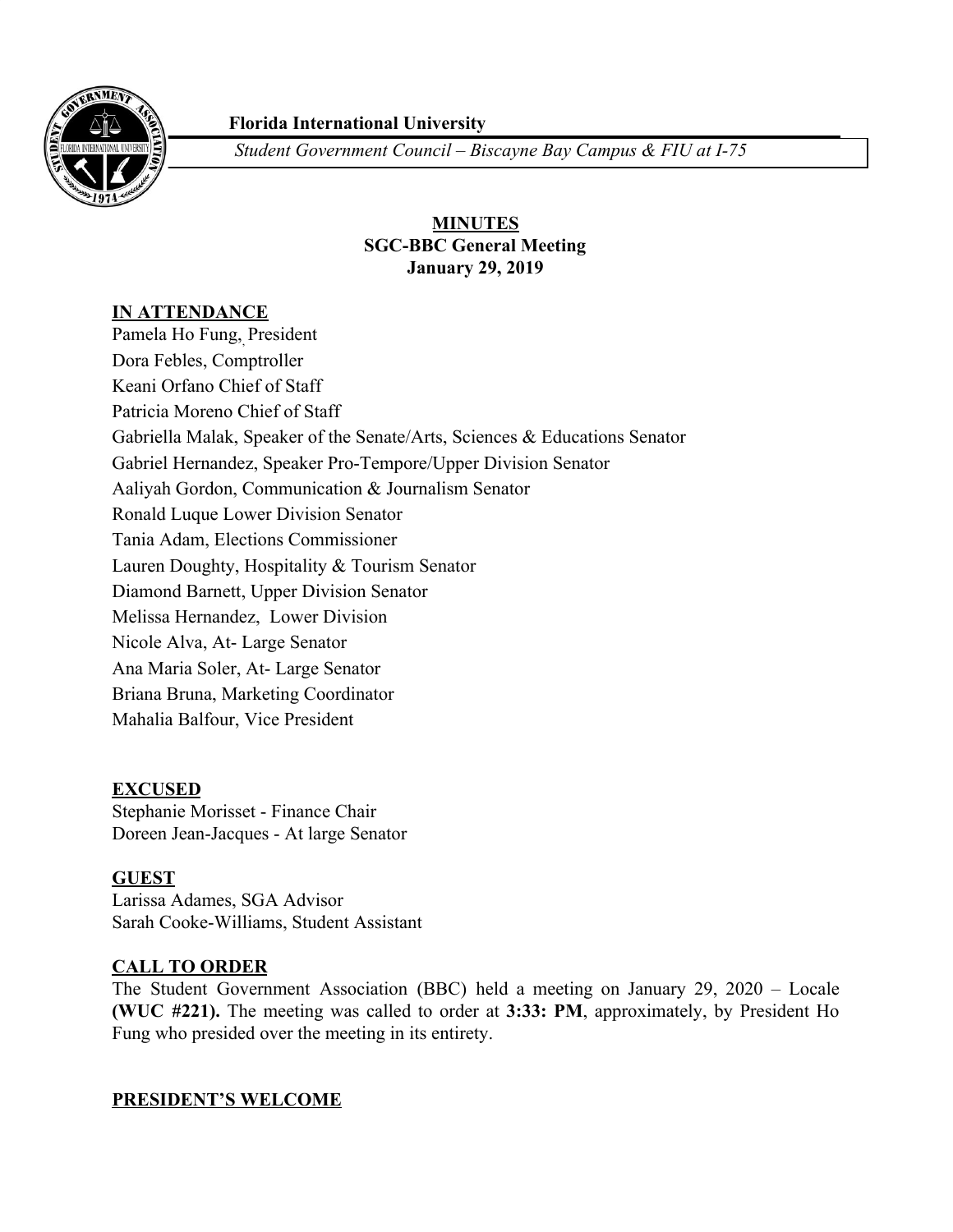- President Ho Fung welcomed everyone with a quote "If you want to go fast go alone; if you want to go far...go together."
- This quote was chosen because we as SGA need to work together to make sure that we accomplish and go as far as possible rather than work alone and not accomplish as much as we possibly could if we worked as a team.

# **APPROVAL OF THE MINUTES**

The council reviewed the minutes of November 28th, 2019.

Senator Wang moved to approve the minutes of November 28th, 2018. Senator Chen seconded the motion. The motion passed unanimously.

# **PRESIDENT'S REPORT**

# **President Ho Fung:**

- The President **w**elcomed everyone back. Last week she attended the board of directors meeting, to understand the fundraising side of FIU.
- This Monday she met with the council about the food drive, blood drive, new volunteers and wants others to join.
- Faculty senate meeting updates: She discussed the possibility of more food options at the FIu Biscayne Bay campus.
- Chick file is delayed because of contractors, and will open in the middle of fall 2020,
- Vivky bakery will open at the end of April,
- Royce cafe schedule changes, and has been tracking traffic to figure out what times work best for students. The cafe will now be open until 7pm,
- FIU's world campus is vague and new, and administration is brainstorming ways to make it more "tangible," BBC is the home to fiu across the globe,
- FIU day is next week
- She will be go to Tallahsse on behalf of FIU
- The student leadership summit is mandatory. If you cannot attend she asks please let her know in advance.
- The Day on the bay will be on March 14th, 2020.

# **FIU AT I-75 REPORT**

# **President Ho Fung**

- The president Emailed Diana, the program manager at campus life. She states Diana thanks SGA for the leadership. Monday from 4:30-6:30pm w…
- There is no FIU  $@i75$  senator
- Panther Pride week is the first week of March. She is thinking about having an event there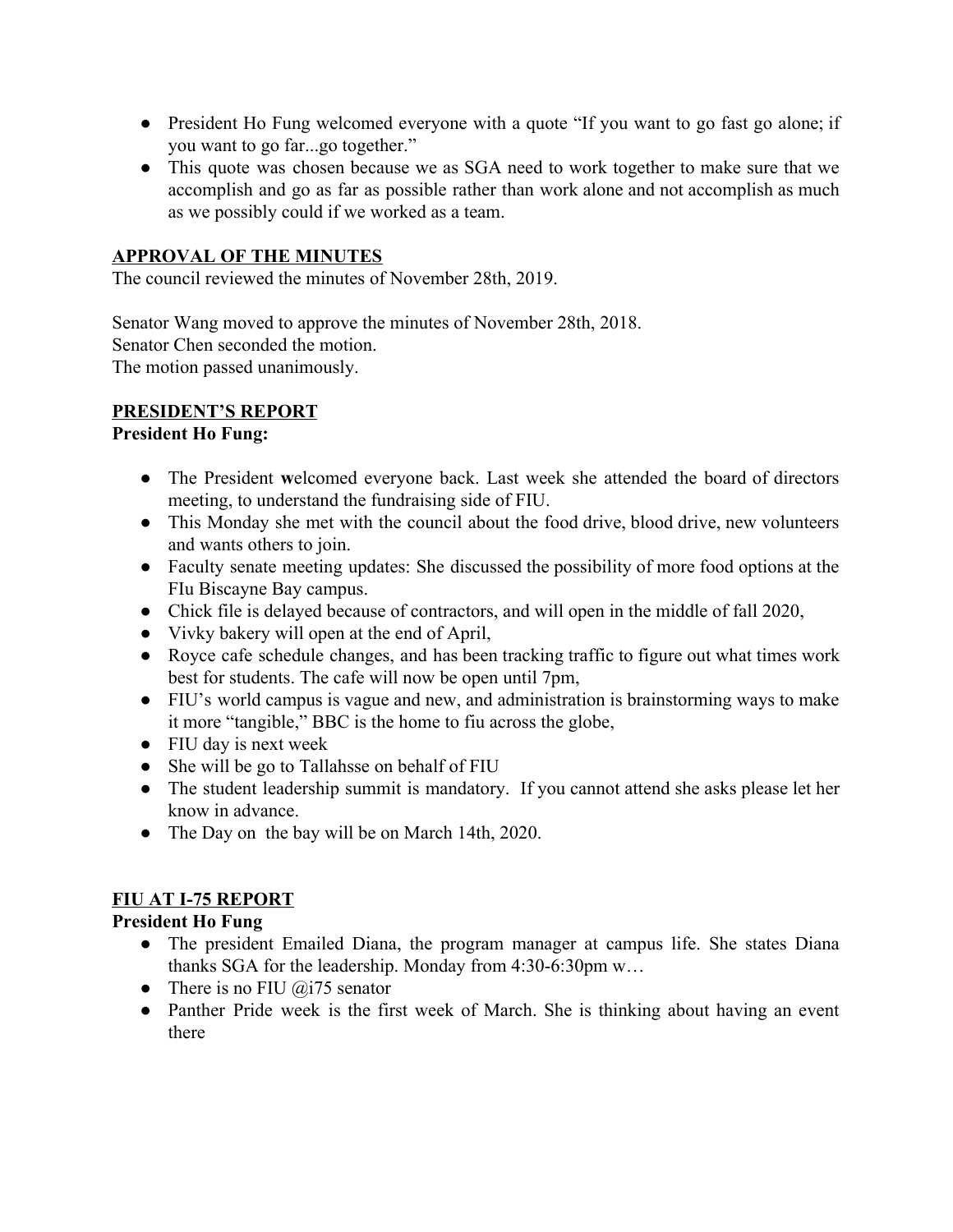# **Vice President**

Mahalia Balfour:

Welcome everyone,

- This friday she will have president round table meeting with all BBC councils
- She will present her wide bill presentation today
- She will have a meeting with the operational VP
- Yield.

# **COMPTROLLER REPORT**

# **Dora Febles**

- Welcomed everyone and hopes everyone had a good semester,
- She finished EY periods for budget hearing,
- In two weeks will continue deliberations.
- She states that "if anyone has any thoughts on how to get more funds for councils let her know"
- She will try to create powerpoints for things such as workshops as a recommendation for the next controller. Yield.

# **SENATE SPEAKER REPORT**

## **Speaker Malak**

- Congress meeting 4:30pm 6:30pm on Feb 17th 2020
- There are now two committees
- ROJ and Student Advocacy is filled
- She will meet with the Vice President to talk about legislation,
- If anyone has any ideas, come talk to her
- She is working on congressional procedures with Chief Justice
- $\bullet$  U wide with dr sanchez,
- Starting rape kits reslution,
- Senator Luque was elected Senator of the Month.

# **SPEAKER PRO TEMPORE REPORT**

# **Speaker Pro Gabriel Hernandez:**

- Glad that ROJ and Student Advocacy is filled.
- If anyone is interested in the Chair position speak to him.
- Hewant everyone to get involved and get acquainted with responsibilities.
- He states that he talked about legislation ideas in the last meeting.
- If you have any ideas, please speak with him and Speaker Malak.
- In approximately 2-3 weeks he hopes to be done.
- Yield.

Senator Hernandez arrived at 3:52pm Senator Alva arrived @ 3:52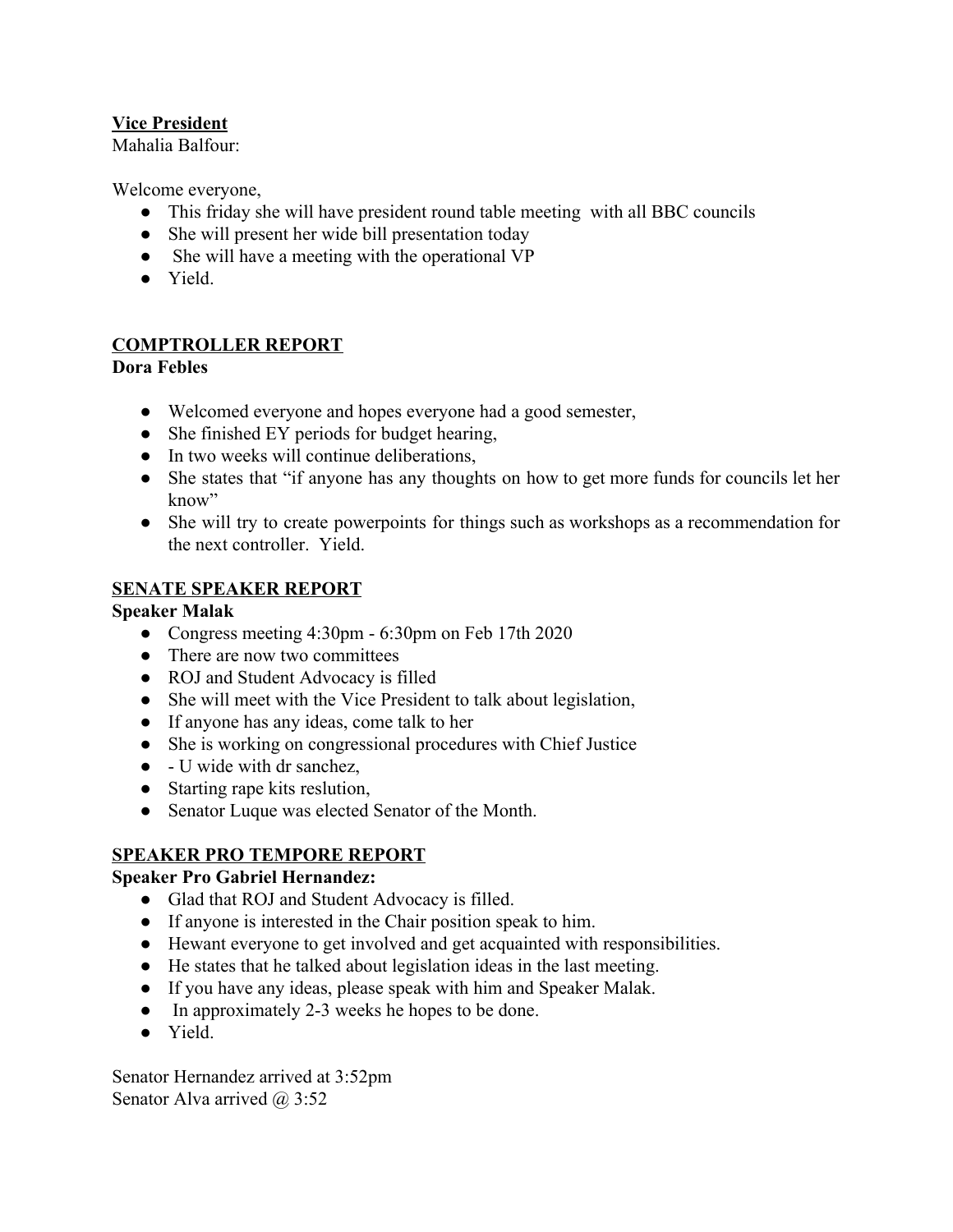Senator Gordon left @ 3:52pm Senator Gordon returned @ 3:55pm

# **CHIEF OF STAFF REPORT**

**No report. No chair.**

# **Chief Justice Report**

# **Chief Justice Keanu Orfano:**

- He will attend Fiu Day
- He will see if more money can be provided from the state
- He attended training last Friday
- He attended Jose Marti yesterday
- He was happy to see people from around the community. Yield.

# **Cabinet Report**

### **Vice President Balfour reported the following:**

- Made plans Chief of Staff Moreno
- She states that Flu shots will be helped by the nurse
- Yield.

# **Senator's Report**

#### **Senator Barnett:**

- Is working on a survey for HSA students who
- She spoke with a chair last week who sent a survey
- Senator states that she will make changes.

#### **Senator Luque:**

- He is thankful for the recognition as Senator of the Month,
- Senator Doughty will work with him on ROJ.
- Yield.

# **Senator Gordon:**

- She is working on women empowerment event,
- She is trying to set up a meeting with the Office of Sustainability.
- She says that she is working on a recycling event that will probably be in march.
- Yield.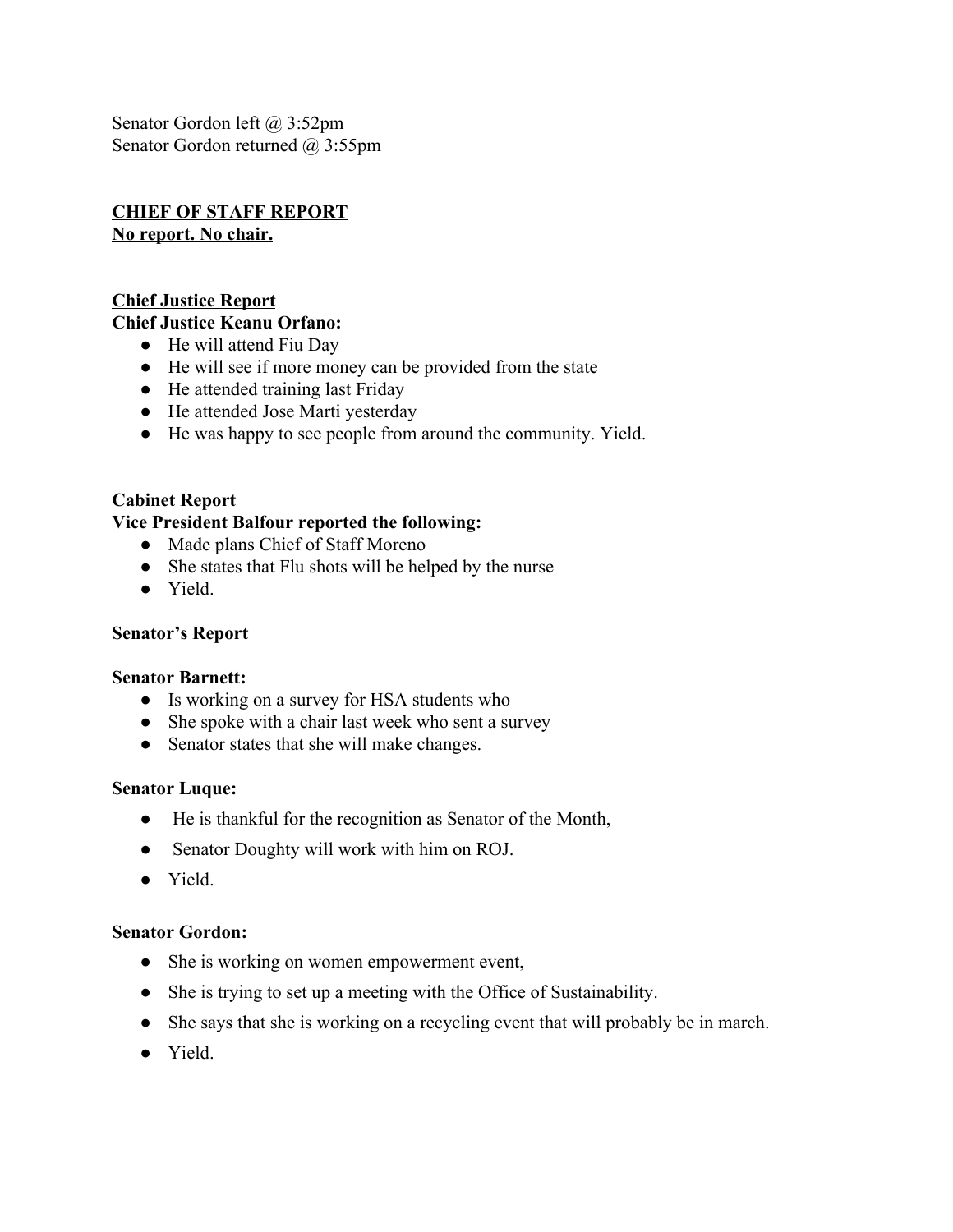# **ADVISOR'S REPORT**

# **Ms. Adames reported the following:**

- The Student leadership Summit is this Saturday,
- It is a free conference for leadership development for students, a free conference
- It will be on the BBC campus from 8:30am-4:00pm
- Only two have registered since last night and there is still space available.
- Afternoon break will be in the SGA office from 1:30pm-3:30pm
- It is a great opportunity for recruitment
- There will be refreshments
- Election applications are due this friday.
- She will be out of the office for FIU Day.
- SGA will be getting more blue books tomorrow.
- New council members make sure you have access to everything you need.
- Yield.

# **OLD BUSINESS**

#### **A. Minutes for November 2019**

- Speaker Pro Hernandez moved to table the approval to next meeting
- Senator Gordon second
- Motioned passed

# **NEW BUSINESS**

**U-wide bill** 202. 001

- The Vice President Balfour presented the U-Wide Bill that will be presented to the Academic of Student affairs.
- Corrections were discussed on ways to improve it

#### **Vp Balfour**

BBC was restricted from more than 2.25% of ANS revenue

#### **Speaker Malak**

Encouraged senators to Q&A

#### **Senator Doughty:**

Doughty suggests that presentation should define the purpose more Add in the purpose that this section of the constitution has never been enforced and that it is outdated.

# **Comptroller Febles**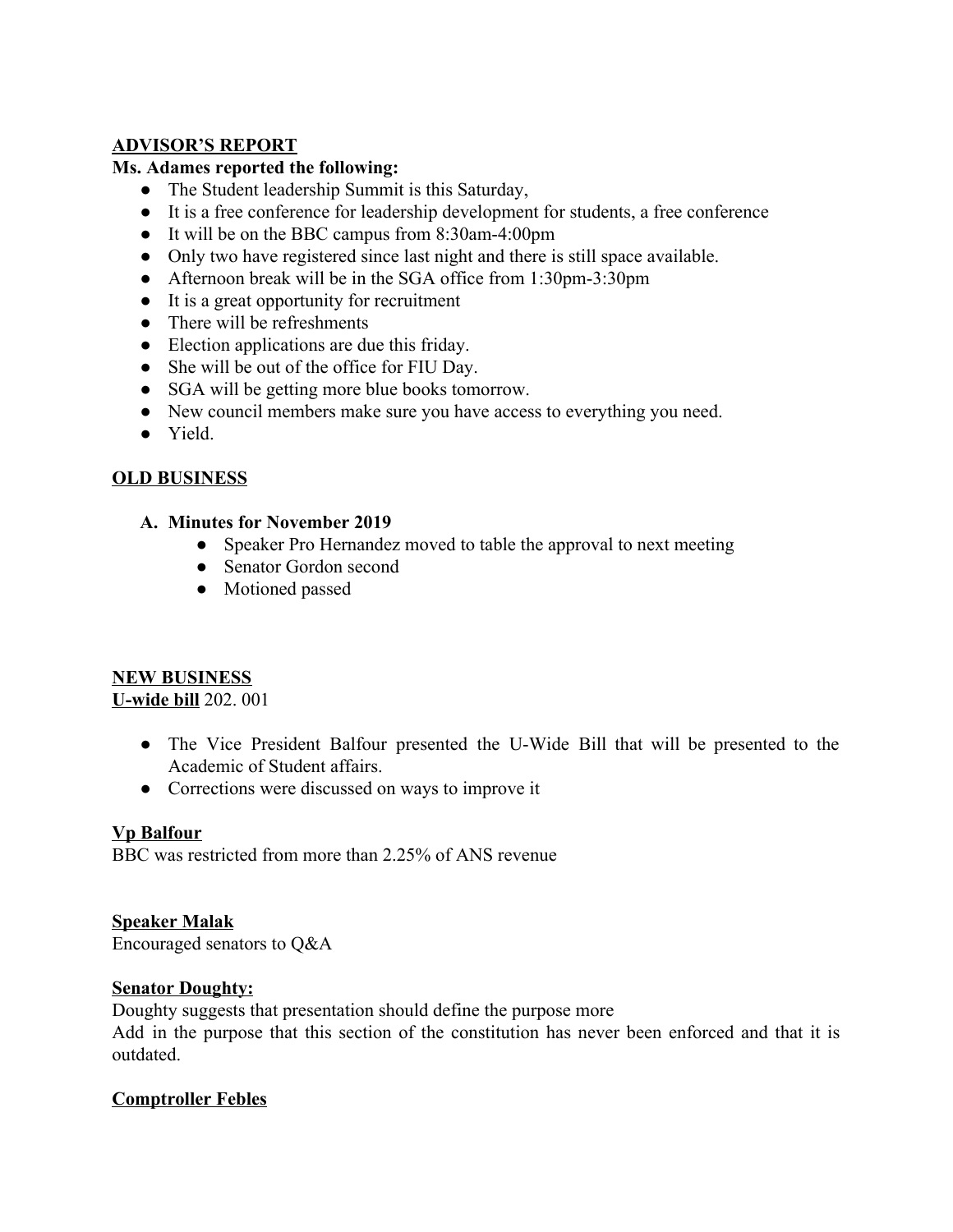- "Since we are one SGA there should not be any restrictions or limitations."
- BBC receives 20% and MMC receives 80% for MMC,
- "we cant recieve more than 2.25% times the percent by our enrollment", "BBC cant receive more than 14%, but MMC does not have any limitations on what they can receive"

#### **Chief Justice**

"How confident are you that it will pass ?"

Both locations have been violating the constitutions (BBC and MMC)

#### **Speaker Pro Hernandez**

Suggests that it should focus more on how it has been in violation

# **VP Balfor**

Explains on how the Bill is voted on

Soler POP @ 4:29pm

# **Blue table Talk**

### **VP: Balfour**

- There will be Panel discussions, it will be moderated
- Life of a black student in a higher education will happe on Feb 12th- WUC ballroom, 8:30am-11:30am
- Alumni Michael hepburn will come
- Two more panelists are needed
- Volunteers are needed. Yield.

# **A. U-Wide Deliberations, February 13th**

#### **Student Concerns**

#### **Senator Doughty:**

● Wants to know if there's a communication way to know if the shuttles are full.